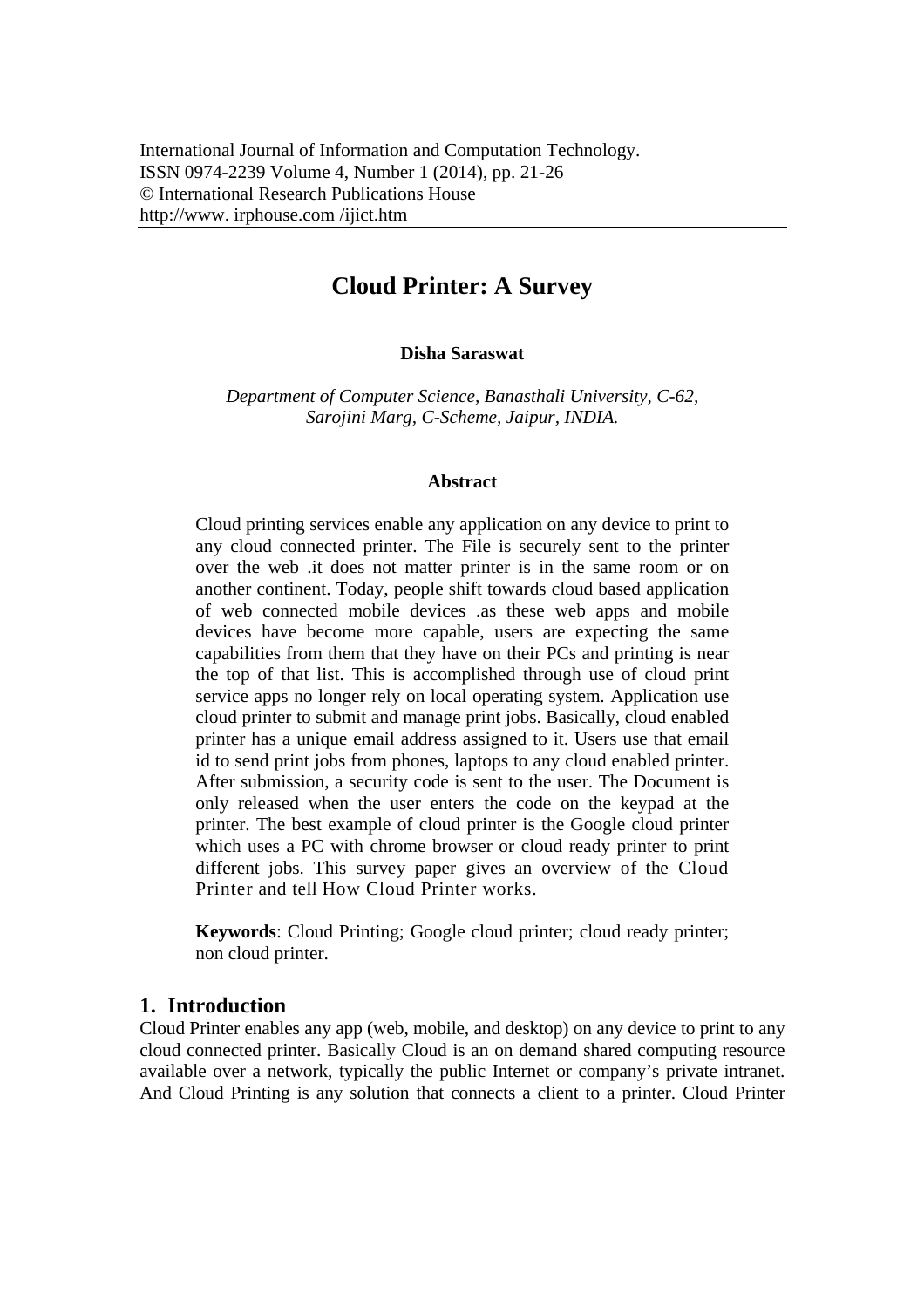enables people to print their jobs by sending request to a cloud print provider. Cloud print manager manages the printing process held between client and printer. So we can say cloud print provider and cloud print manager are responsible for cloud printing. There are various sites which provide cloud printing services. Cloud Printer does not depend on location or device. Generally, printers have their own email id attached to them which is used for sending print job request by clients.

## **2. Types of Printers**

#### **2.1 Cloud Ready Printer**

These are the new generation of printers with native support for connecting to cloud Print services. These printers have no need for a PC connection of any kind or for Print drivers. The printer is simply registered with cloud print services and awaits print jobs. There can be multiple cloud printing services and users should have a choice in which services they use and which printers they connected to each.

#### **2.2 Non Cloud Printer**

Most printers in existence today fall into this category. This category includes printers connected directly to PCs as well as networked printers. We want users to be able to print to non-cloud print. This is accomplished through the use of a connector, a small piece of software that runs on a PC where printer is installed. The connector takes care of registered the Printer with cloud print and waits for print jobs from service when job arrives. The connector submits it to printer using PC operating system's native printer software and sends job status back to service.

## **3. Working g**

Each cloud enabled printer has unique email address assigned to it. Users are able to send print jobs from their smart phones, tablets or laptop. By simply sending an email with attachment to email address of any cloud enabled printer. After submission a secure release code is send to user. Documents are not released until the user enters the released code on keypad at printer which keeps print job private.

# **4. Functional Model of Cloud Printing**



Fig. 1: This Picture shows working of Cloud Printer.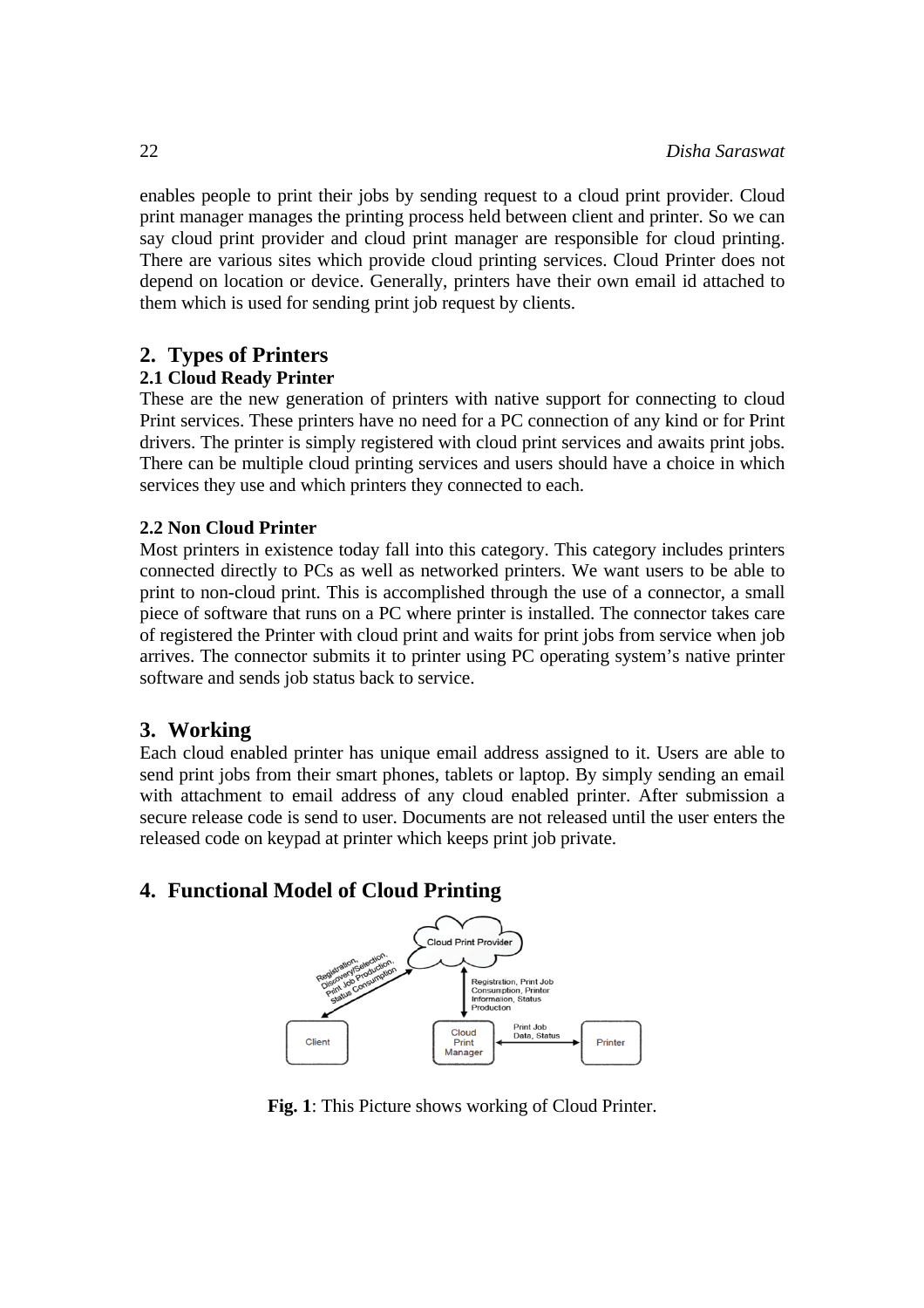- *Client:* client is the one who wants print its document via cloud printer.
- *Cloud Print Provider:* the software component that manages printing between clients and cloud printing manager.
- *Cloud Print Manager:* the software component that implements interface between cloud print provider and printer.
- *Registration:* it is the process by which a client or cloud print manager associates itself with the cloud print provider.
- *Discovery:* it is the process by which client finds candidate printers for a subsequent print jobs.

# **5. Solutions Provided by Cloud Printing**

## *5.1 Public Cloud Solutions:* **Public cloud printing used in following scenarios-**

- A guest at a hotel who needs to print a boarding pass.
- A business provider traveller at an airport who needs to print documents for a meeting at their destination.
- A Patron at a library who needs to print out documents for a research project.

Cloud printing is very useful for business and home by providing various features like ACL which allows businesses to control who has access to printing.

#### **5.2 Private Cloud Solutions**

These solutions are deployed directly on site within an organization, typically an enterprise or school. Software components are installed on corporate servers and all processing and encryption of documents is done on site in the private cloud so data says within the boundaries of secure network. It allows enterprise to offer mobile printing while still having data stay secure on site .it also gives more control over the service and ability to do a tighter integration with existing print management.

#### **5.3 Partner Cloud Solutions**

There various companies use cloud printing service by being partners with some cloud printer application. For example- printeron application provide cloud printing services for cisco cius tablet, HP eprint apps.

# **6. Example of Cloud Printing-google Cloud Printer**

To print any document through Google Cloud Printer, we have to sign in by using Gmail ID. Then there are two options: Add classic Printer and Add cloud ready Printer.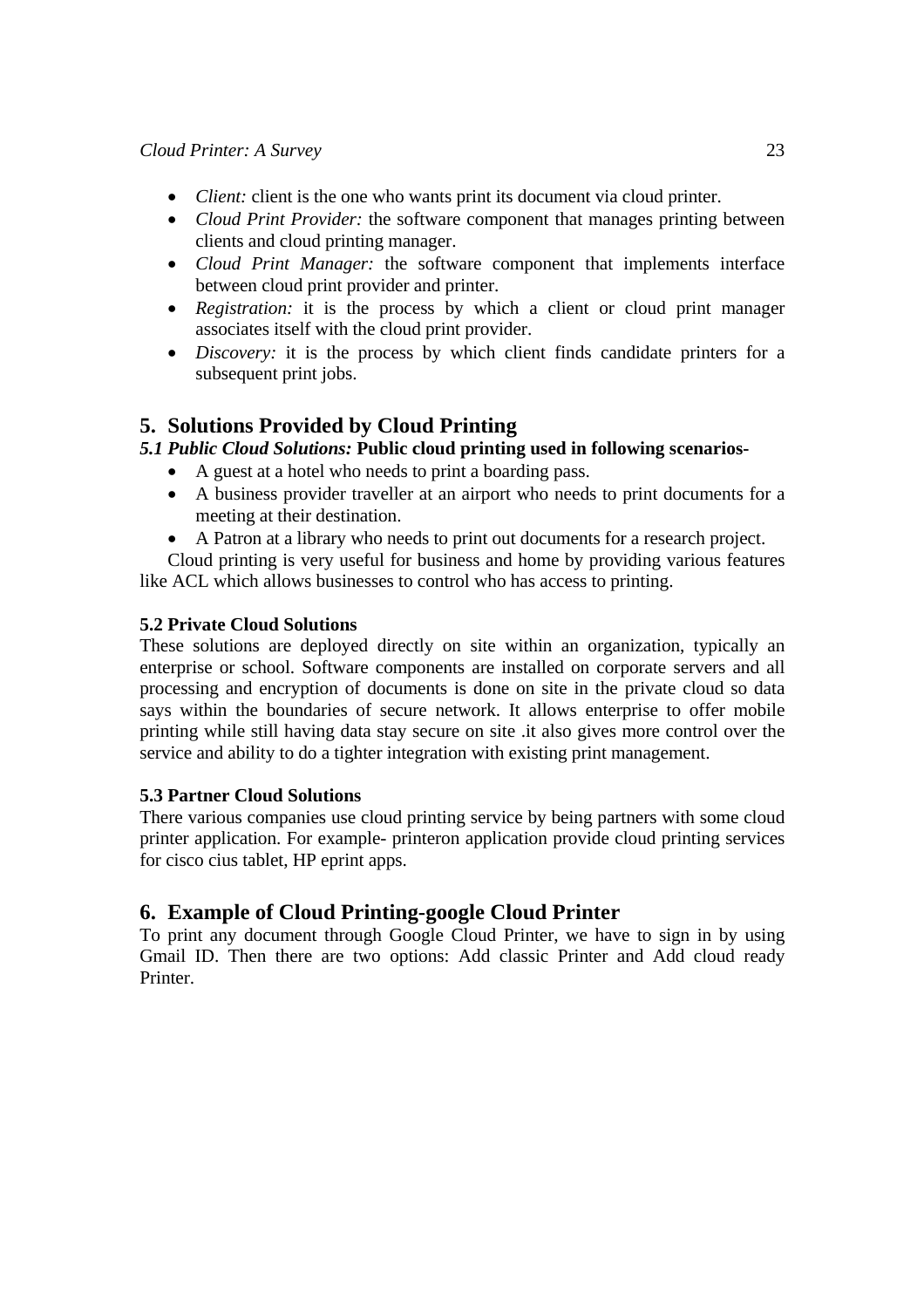

**Fig. 2**: This Picture shows processing of Google Cloud Printer.

#### **6.1 Add Classic Printer**

Classic Printer connects to a laptop, PC and register with Google Cloud Print by using Google Chrome. So for this, Google chrome should be installed on computer. Steps are as follows to print any document by simple printer:

- Log in to your user account on the Windows, Mac, or Linux computer.
- Open Google Chrome.
- Click the Chrome menu on the browser toolbar.
- Select Settings.
- Click the Show advanced settings link.
- Scroll down to the "Google Cloud Print" section. Click Sign in to Google Cloud Print.
- In the window that appears, sign in with your Google Account to enable the Google Cloud Print connector.
- Select the printers you want to connect, and then click Add printer.
- You'll see a confirmation that Google Cloud Print has been enabled. Click Manage your printers to learn more.

The printer is now associated with your Google Account and connected to Google Cloud Print. You can print to this printer using Google Cloud Print whenever you're signed in with the same Google Account.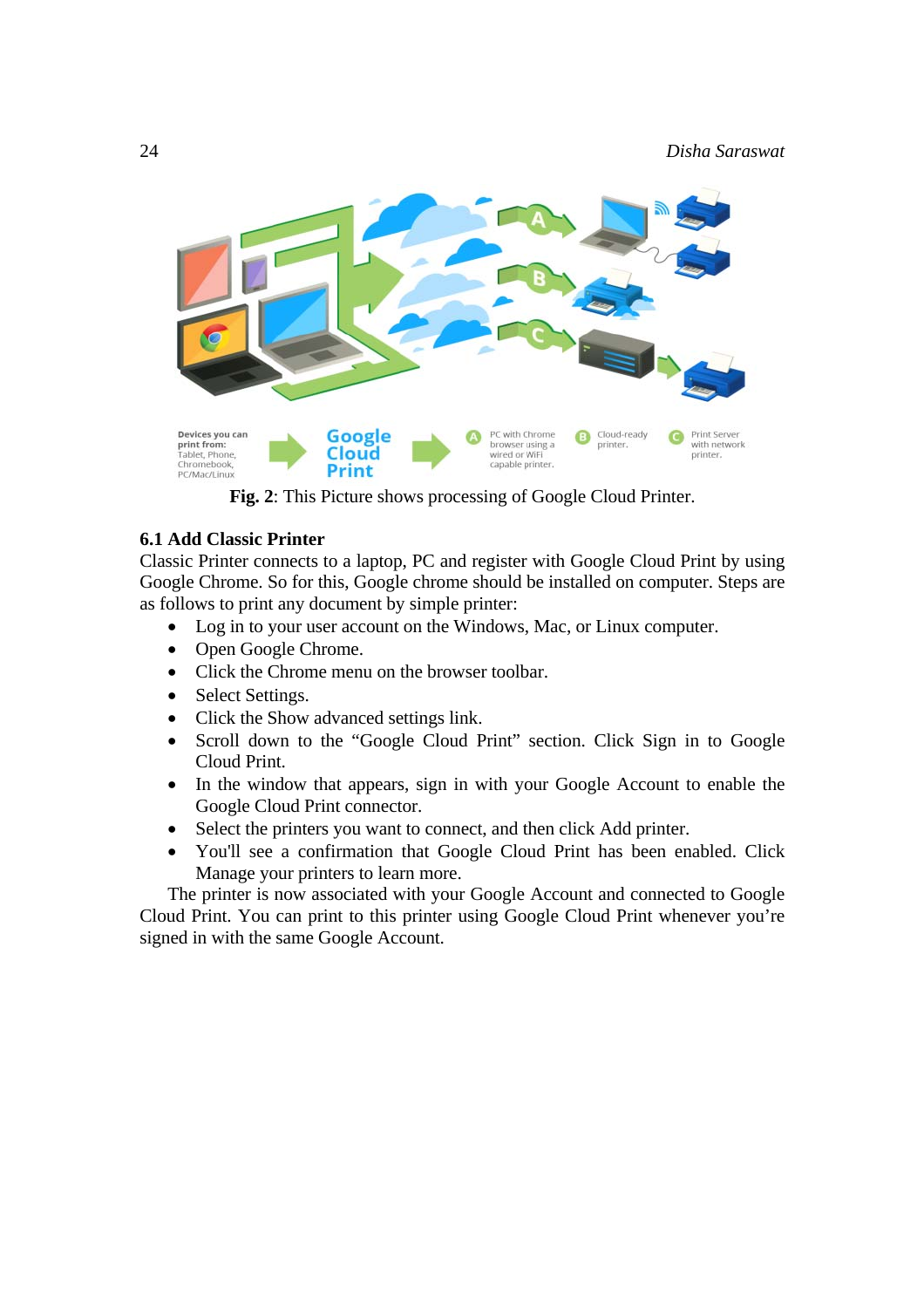## **6.2 Add cloud Ready Printer**

For best Google cloud printing experience, you should use cloud ready printer. Cloud ready printers connect directly to the web and don't require a PC to setup: you can connect one to your Google cloud print account in seconds, and immediately start printing to it. There are various printer models of dell, canon, Kodak which supports cloud printing.

# **7. Apps That Work with Google Cloud Printer**

# **7.1 On all devices:**

• *Chrome Browser:* you can print any of the open tabs on chrome to Google cloud print by hitting ctrl+P or print from the wrench menu and selecting "print with Google cloud Print from the destination dropdown.

## **7.2 On Android device**

- *Cloud Print Beta:* cloud Print is an android application that allows you to print files off of your android device, including emails and attachments, web pages, documents and more.
- *Cloud Printer:* cloud printer is an add-on to the Mozilla Firefox mobile browser. If you use Firefox on you mobile phone, cloud printer allows you to print web pages as you surf.
- *Easy Print:* it is an android application that allows you to manage you printers and print jobs.

## **7.3 On any mobile device**

• *Mobile Google Apps:* if you access Gmail or Google docs through your phone browser, you can print any email, document through Google cloud print. Using the new print2docs feature, you can also print any file you wish to your docs account for safe keeping.

# **8. Advantages of Cloud Printing**

## **8.1 Convenient**

Cloud ready printers registers themselves directly with cloud print service over your home or office's wireless network, so they are always available and because they're always connected to the web, they can keep drivers up to date without requiring your intervention. Few cloud print also works with conventional non cloud printers. For example- Google cloud print.

## **8.2 Loosing the cables**

Just like wireless network, printing without a hardware connection is becoming popular and it is happen only because of cloud printer.